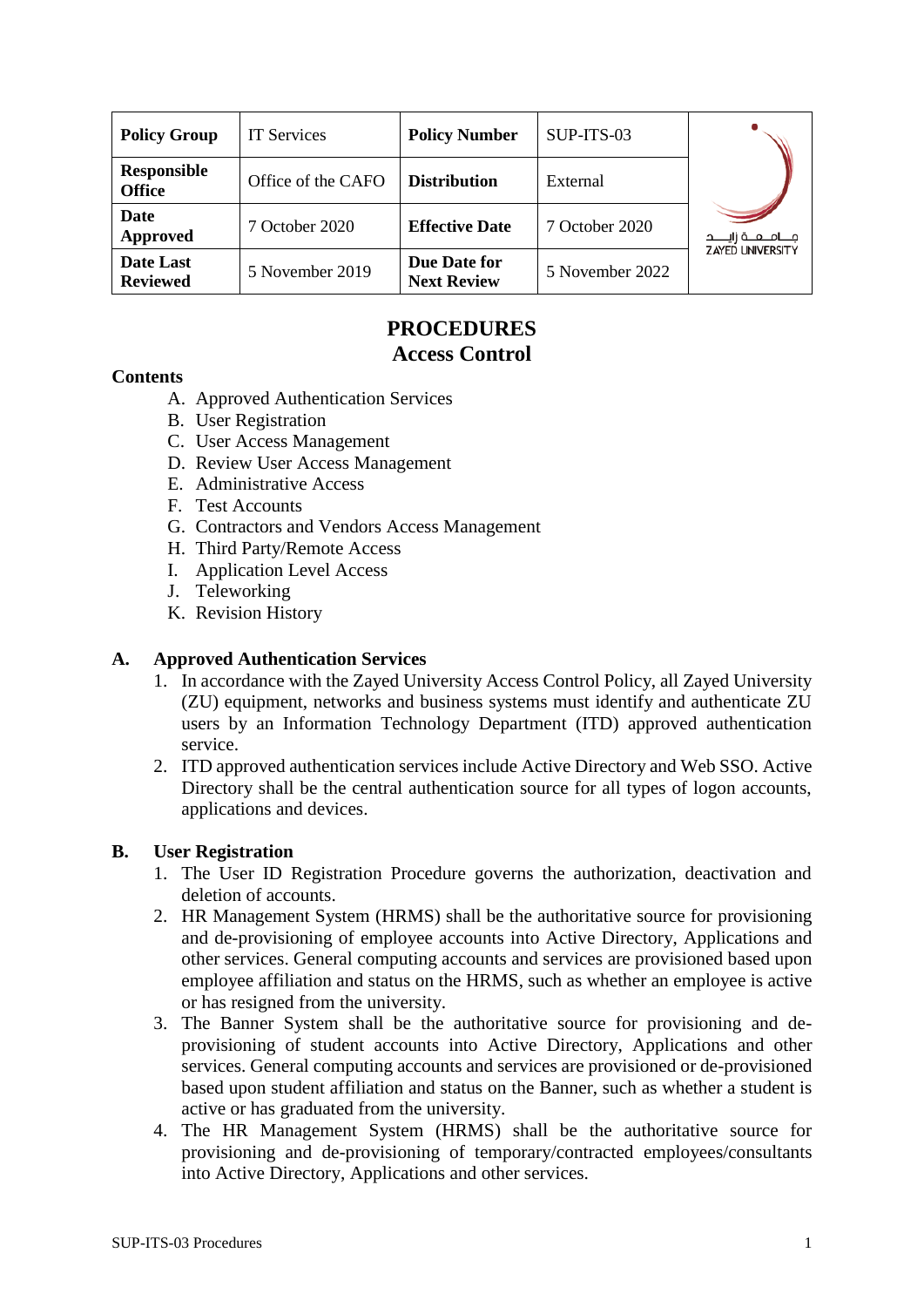#### **C. User Access Management**

- 1. All users shall follow the Password Security policy (SUP-ITS-16).
- 2. All users of the ZU information system shall have a unique ID that can identify an individual user.
- 3. Roles and privileges shall be created with the minimum privileges needed for the user to carry out their role.
- 4. End users shall be presented with the Acceptable Usage policy (SUP-ITS-11) and be required to acknowledge and agree to the policy before being granted access.
- 5. End-user account creation, deletion and modification shall follow an account management process.
- 6. End-user accounts shall be disabled when the user leaves the university.
- 7. Requests for special accounts and privileges (such as vendor accounts, application and service accounts, system administration accounts, shared / generic accounts, test accounts and remote access) must be formally documented and approved by the requesting department manager.
- 8. Authorized user accounts (temp, third-party contractors/vendors, client representatives) shall be created/activated for a required period of time, as per the respective academic, administrative or business needs.
- 9. Application and service accounts must only be used by application components requiring authentication; access to the passwords must be restricted to authorized IT administrators or application developers only.
- 10. Employee access to ZU information systems and services will be granted based on the individual's job duties, project responsibilities and other business activities.
- 11. Department Heads will ensure that when an employee changes role within the university, their access will be amended so that it reflects the requirement of their new role. Any user access privileges to ZU business systems or services that are no longer required for the employee's new role will be removed.
- 12. All user's accounts that have been inactive for a period of three (3) months or more will be disabled and require the user's password to be reset through self-service or the ITD Service Desk before access is granted to Zayed University systems and services.
- 13. Suspension of user access for student accounts requires approval from the Student Affairs Deanship and the ITD Director and must be conducted in accordance with student misconduct regulations.

#### **D. Review User Access Management**

- 1. Zayed University management reserves the right to revoke the system privileges of any user at any time.
- 2. ZU ITD will annually conduct an audit review of existing user accounts and their access rights to detect dormant accounts and accounts with excessive privileges. Examples of accounts with excessive privileges include:
	- 2.1 An active account assigned to external contractors, vendors or employees that no longer work for the Institution.
	- 2.2 An active account with access rights for which the user's role and responsibilities do not require access.
	- 2.3 System administrative rights or permissions (including permissions to change the security settings or performance settings of a system) granted to a user who is not an administrator.
	- 2.4 Unknown active accounts.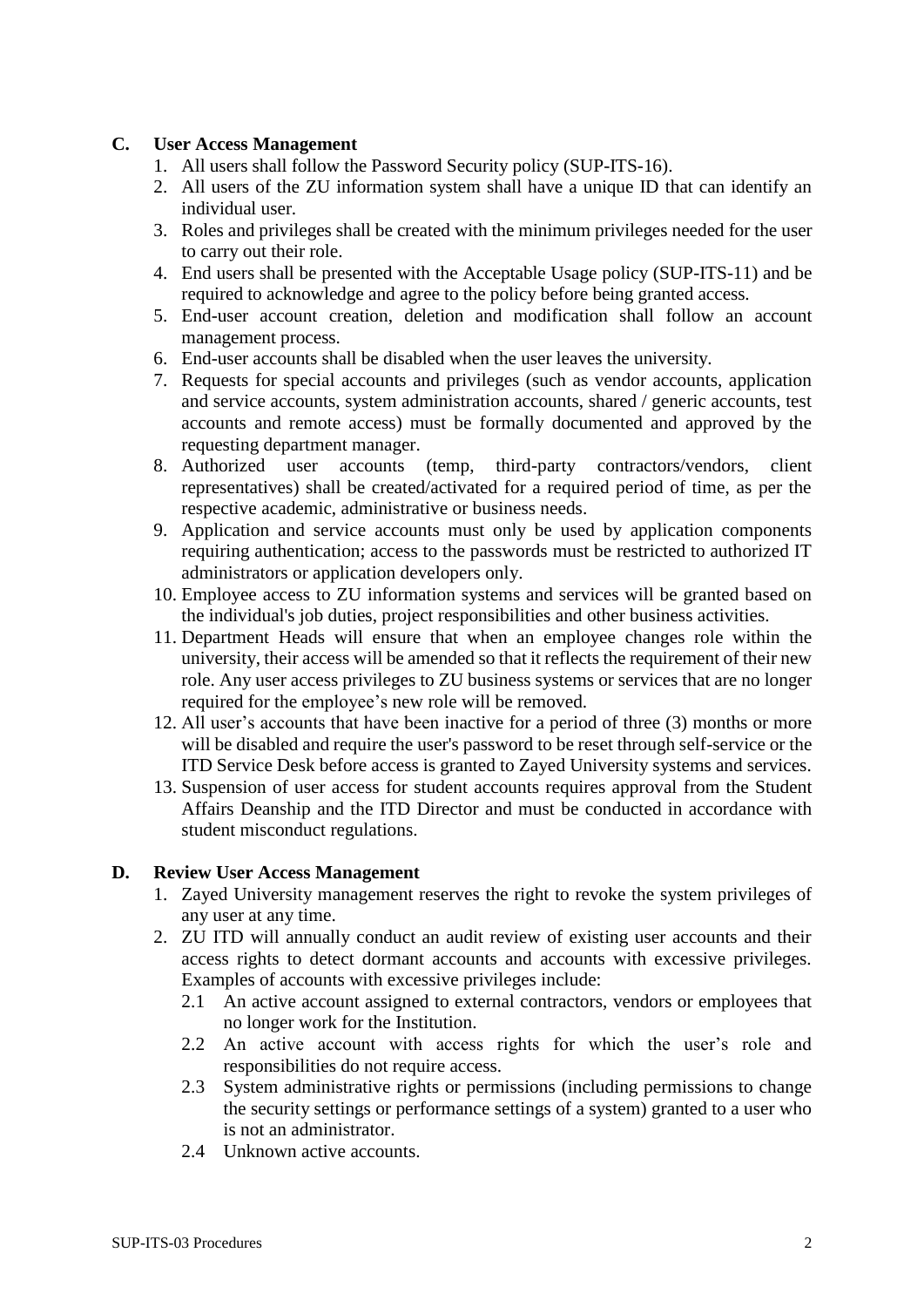3. ITD will provide the dormant account and user excessive privilege access report to the concerned ZU department's head for review and to ensure that current access privileges to information systems and services are relevant and appropriate for each individual user.

## **E. Administrative Access**

- 1. All support, application and operating system IDs shall be unique and able to be mapped to an individual.
- 2. A list of privileged users shall be maintained.
- 3. All administrative connections shall be controlled by a security device, filtering by typically source, destination IP address and TCP/UDP port numbers.
- 4. Where possible all default accounts shall be either:
	- 4.1 Disabled;
	- 4.2 Renamed with a password change; or
	- 4.3 Renamed.
- 5. All end-user and administrative access shall be logically and physically separated.
- 6. Generic administrative accounts shall not be used.
- 7. Administrative roles shall have only the privileges that are needed for system administration (e.g. Local Administrator rights as opposed to Domain Administrator rights). Session timers shall be configured for administrative accounts and roles, to log the user out after a set period of inactivity.

## **F. Test Accounts**

- 1. Test accounts can only be created if they are justified by the relevant business area or project team and approved by the application owner, through a formal request to the IT Manager.
- 2. Test accounts must have an expiry date (a maximum of six [6] months). Maintaining test accounts beyond this date must be re-evaluated every ninety (90) days and approved appropriately.
- 3. Test accounts will be disabled/deleted when they are no longer necessary.

## **G. Contractors and Vendors Access Management**

- 1. Contractor/vendor representatives will be required to sign a Non-Disclosure Agreement (NDA) prior to obtaining approval to access Institution systems and applications.
- 2. Prior to granting access rights to a contractor/vendor, the ITD must verify all the requirements have been complied.
- 3. The name of the contractor/vendor representative must be communicated to the ITD at least two (2) business days before the person needs access.
- 4. The ITD will maintain a current list of external contractors or vendors having access to ZU systems.
- 5. The need to terminate the access privileges of the contractor/vendor must be communicated to the ITD at least one (1) business day before the contractor/vendor representative's need for such access ends.

## **H. Remote Access to Vendor / Contractor/ Third-Party**

- 1. Remote access to vendor/contractor (inbound and outbound) of the ZU network shall be reviewed and approved on a case-by-case basis.
- 2. Vendor/Contractor locations and offices shall be reviewed before permitting any connections into the ZU network.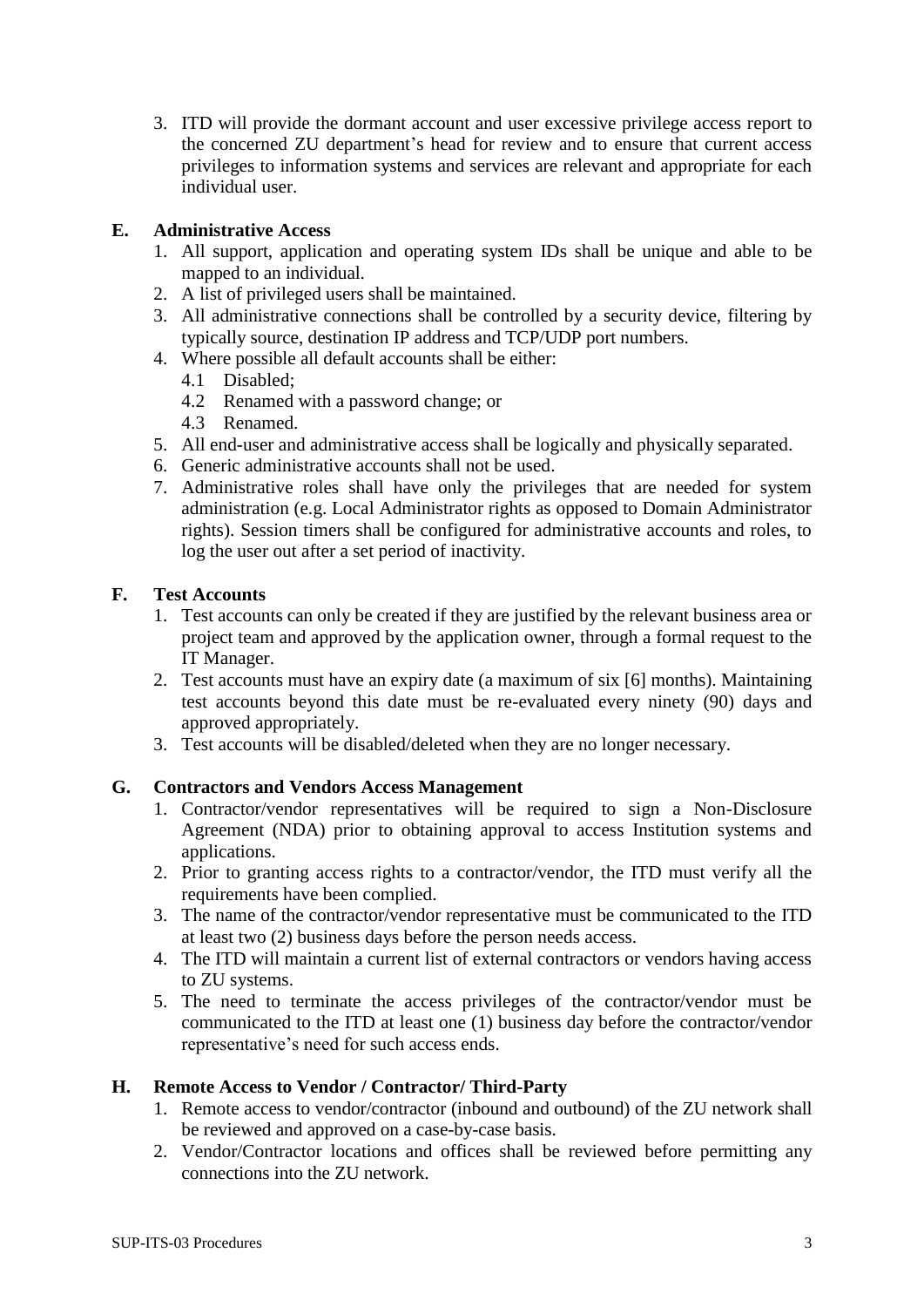- 3. Non-disclosure agreements (NDAs) shall be in place before access is enabled into the ZU network for any commercial purpose (e.g. for vendors).
- 4. Vendor/Contractor access shall be enabled via individual accounts specifically created for the entity.
- 5. Remote access connections into the ZU network shall be approved, controlled, authenticated and timed. Once the time frame has ended the connection shall be closed and the session terminated. The password shall be changed, and the accounts will be disabled and only be enabled when needed.
- 6. System and application logs shall be reviewed after any remote maintenance has taken place.
- 7. All critical/sensitive systems remote access to vendor/contractor shall be enforced through SSL VPN.
- 8. Physical separation will be maintained between the ZU network and any third-party network.
- 9. Access for contractors, consultants or vendor personnel to critical business information assets will be provided only based on a contractual agreement. This includes:
	- 9.1 The terms and conditions under which access is to be provided;
	- 9.2 The responsibilities of the contractors, consultants or vendor personnel;
	- 9.3 Agreement by the contractors, consultants or vendor personnel to abide by ZU Information Security policy and associated security policies.

## **I. Application Level Access**

- 1. ZU shall provide access to applications based on job responsibilities and business justification.
- 2. ZU ITD will implement proper physical or logical isolation controls for highly critical information systems and application environments.
- 3. The above-mentioned policy should be implemented by the following steps:
	- 3.1 List all the applications used, and deployed in the ZU;
	- 3.2 Categorize the applications by business units or division;
	- 3.3 Classify the criticality of listed applications as per the ZU Information Classification Guidelines;
	- 3.4 Segregate the administrator-level access to database, storage and application.

## **J. Teleworking**

- 1. ITD shall issue teleworking devices for the use of employee while teleworking. No privately-owned equipment (laptop/desktop) shall be used for teleworking.
- 2. While working from a home network environment, the teleworking employee shall ensure appropriate protections are in place on wireless networks.
- 3. The access rights set for a user working in the ZU IT environment remain in effect while teleworking from remote locations.
- 4. The physical security of the equipment used for teleworking shall be the responsibility of the employee member to whom it has been issued.
- 5. In case of theft/loss of the equipment, employee should immediately report/inform the IT Service Desk and a security incident shall be logged.
- 6. Teleworking equipment, being the property of ZU, is subject to audit or monitoring by ITD. The custodian shall present the equipment for such audit as and when demanded by ITD.